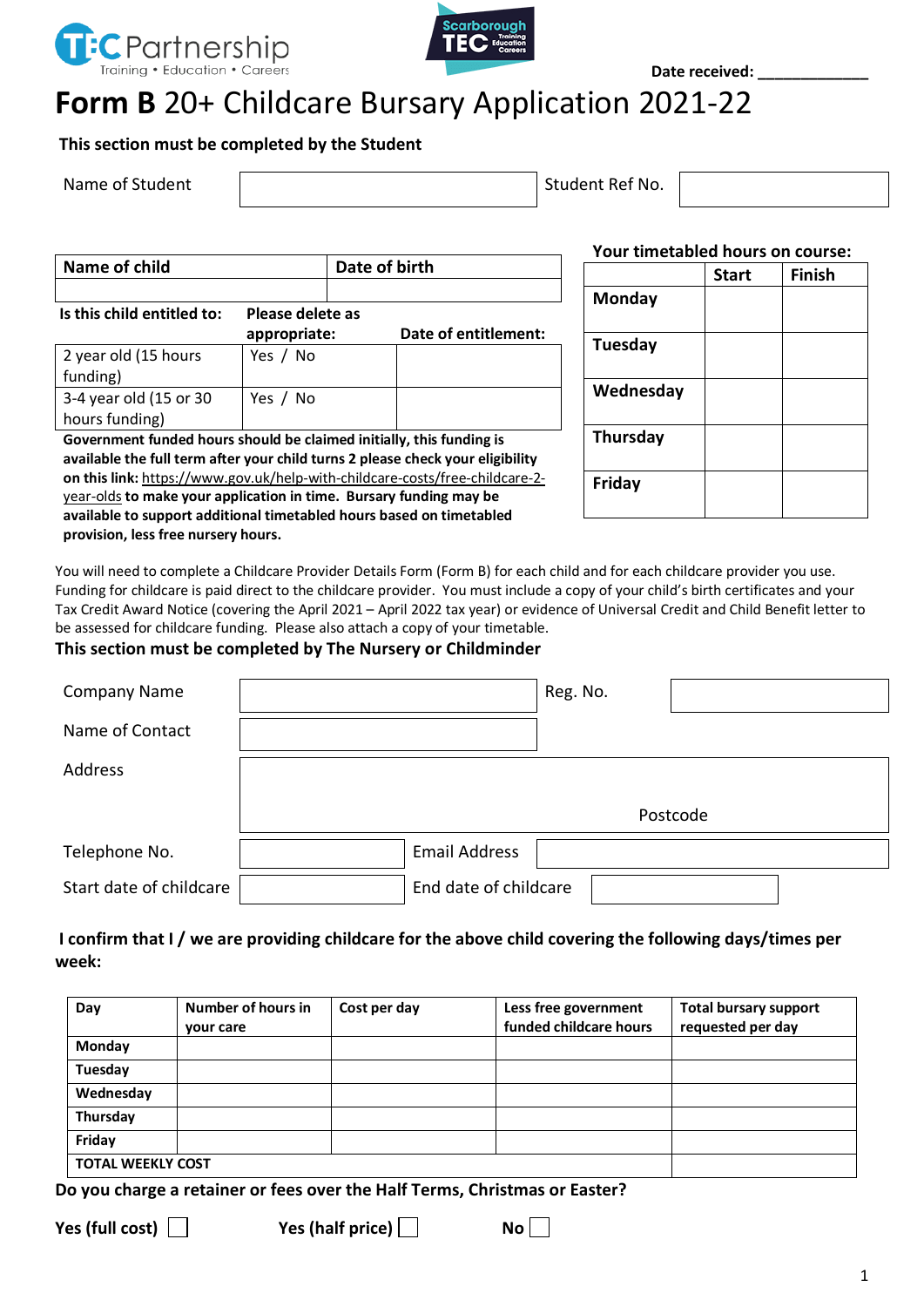| Teaching week           | Week        | Please specify days or |       | Weekly cost (total price per week | Please                |
|-------------------------|-------------|------------------------|-------|-----------------------------------|-----------------------|
| number                  | commencing  |                        |       | per child less free nursery hours | complete this         |
| 4 DAY WEEK              |             | Days                   | Hours | and bank hols).                   | page to show          |
| 1                       | 07-Sep-2021 |                        |       |                                   | a week-by-            |
| $\mathbf{2}$            | 13-Sep-2021 |                        |       |                                   | week                  |
| 3                       | 20-Sep-2021 |                        |       |                                   | summary of            |
| 4                       | 27-Sep-2021 |                        |       |                                   | the funding           |
| 5                       | 04-Oct-2021 |                        |       |                                   |                       |
| 6                       | 11-Oct-2021 |                        |       |                                   | being applied<br>for. |
| 7                       | 18-Oct-2021 |                        |       |                                   |                       |
| Half Term 1             | 25-Oct-2021 |                        |       |                                   |                       |
| 8                       | 01-Nov-2021 |                        |       |                                   |                       |
| 9                       | 08-Nov-2021 |                        |       |                                   | Complete a            |
| 10                      | 15-Nov-2021 |                        |       |                                   | form for each         |
| 11                      | 22-Nov-2021 |                        |       |                                   | child.                |
| 12                      | 29-Nov-2021 |                        |       |                                   |                       |
| 13                      | 06-Dec-2021 |                        |       |                                   |                       |
| 4 DAY WEEK<br>14        | 13-Dec-2021 |                        |       |                                   | <b>NB</b> invoices    |
| Christmas               | 20-Dec-2021 |                        |       |                                   |                       |
| Christmas               | 27-Dec-2021 |                        |       |                                   | must be               |
| 3 DAY WEEK<br>15        | 05-Jan-22   |                        |       |                                   | claimed               |
| 16                      | 10-Jan-22   |                        |       |                                   | against these         |
| 17                      | 17-Jan-22   |                        |       |                                   | academic              |
| 18                      | 24-Jan-22   |                        |       |                                   | weeks only            |
| 19                      | 31-Jan-22   |                        |       |                                   | and nursery           |
| 20                      | 07-Feb-22   |                        |       |                                   | grant funding         |
| 21                      | 14-Feb-22   |                        |       |                                   | must be used          |
| Half Term 2             | 21-Feb-22   |                        |       |                                   | against               |
| 22                      | 28-Feb-22   |                        |       |                                   | timetabled            |
| 23                      | 07-Mar-22   |                        |       |                                   | hours before          |
| 24                      | 14-Mar-22   |                        |       |                                   | bursary               |
| 25                      | 21-Mar-22   |                        |       |                                   | support could         |
| 26                      | 28-Mar-22   |                        |       |                                   | be                    |
| 27                      | 4-Apr-22    |                        |       |                                   | considered.           |
| Easter Holiday          | 11-Apr-22   |                        |       |                                   |                       |
| Easter holiday          | 18-Apr-22   |                        |       |                                   |                       |
| <b>4 DAY WEEK</b><br>28 | 26-Apr-22   |                        |       |                                   |                       |
| 4 DAY WEEK<br>29        | 02-May-22   |                        |       |                                   |                       |
| 30                      | 09-May-22   |                        |       |                                   |                       |
| 31                      | 16-May-22   |                        |       |                                   |                       |
| 32                      | 23-May-22   |                        |       |                                   |                       |
| Half term 3             | 30-May-22   |                        |       |                                   |                       |
| 33                      | 06-Jun-22   |                        |       |                                   |                       |
| 34                      | 13-Jun-22   |                        |       |                                   |                       |
| 35                      | 20-Jun-22   |                        |       |                                   |                       |
|                         |             |                        |       |                                   |                       |
| 4 DAY WEEK<br>36        | 27-Jun-22   |                        |       |                                   |                       |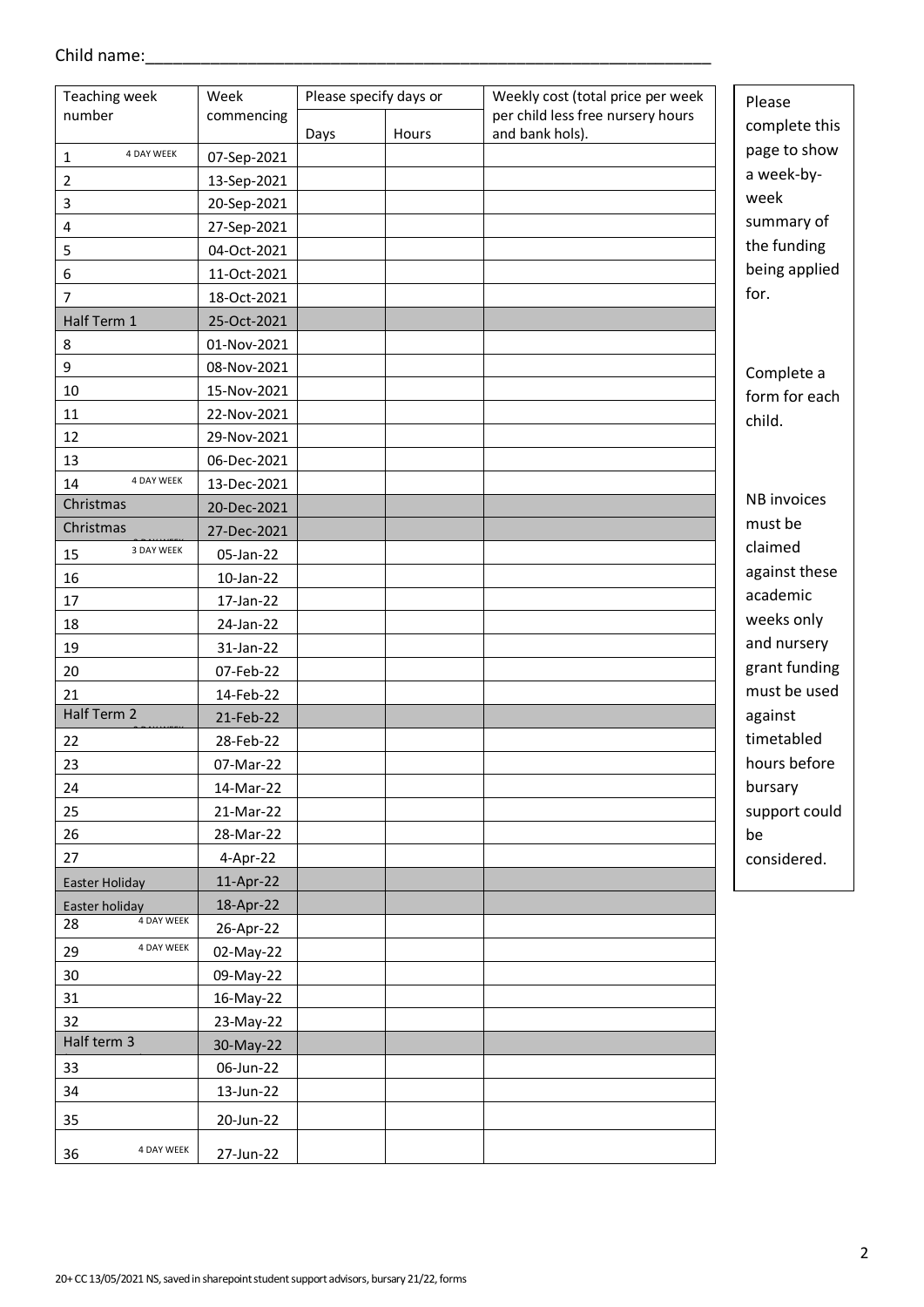## **Childcare Provider's Bank Details for BACS Payments**

Please complete the bank or building society details of the account you wish your payment to be made into.

| <b>Bank/Building Society Name</b> |           |
|-----------------------------------|-----------|
| Name of Account Holder            |           |
| Account No.                       | Sort Code |

*Please note – If you change your bank account details we need to be informed one month before your next payment is due.*  **Please note:**

- This form does **not** constitute the offer of funding for a childcare place. All applications for funding are subject to an application process and approval by TEC Partnership. This form is part of the application process only to collect information about the costs of childcare for the applicant.
- Notify Student Support of any changes immediately.
- **THE CHILDCARE CONTRACT IS BETWEEN THE CHILDCARE PROVIDER AND THE STUDENT – NOT TEC Partnership**. Any additional childcare costs incurred which are not covered by the bursary award will be the responsibility of the student. If a student withdraws or does not attend their course, they are liable for any nursery fees incurred whilst not in college.

**Contact Student Support via email t[o bursary@scarboroughtec.ac.uk](mailto:bursary@scarboroughtec.ac.uk) or at the address below:**

FAO Bursaries Scarborough TEC Filey Road **Scarborough** North Yorkshire YO11 3AZ

#### **Privacy Notice – How we use your personal information**

#### **Why do we collect personal information?**

The TEC Partnership collects and processes personal data relating to its students to effectively manage learning and to meet its statutory obligations as an FE College. The TEC Partnership is committed to being transparent about how and why it collects and uses that data and to meeting its General Data Protection Regulation (GDPR) obligations.

*The TEC Partnership consists of: - Grimsby Institute, University Centre Grimsby, Skegness TEC, Scarborough TEC, East Riding College, Career 6, The Academy Grimsby, Learning Centres and Modal Training.*

## **What personal information does the organisation collect and how long will it be kept for?**

The TEC Partnership collects personal data under GDPR Article 6c (Legal Obligation), and 6e (Public Task) in order to meet its legal obligations with the Education and Skills Funding Agency (ESFA).

All data collected and processed on behalf of ESFA will be held for as long as we are legally required to do so.

- Financial records are held for 5 years following the academic year you apply
- If your application is unsuccessful, the reasons for not being awarded will be added to your electronic learner record and the application form securely deleted.

## **How is this collected and stored?**

Data is stored in a range of secure places, including the student information management systems, paper records stored in secure places and on electronic documents within a secure network.

#### **Who has access to data?**

Information will be shared internally, with any TEC Partnership staff who need access to the data to provide services to students.

Where the TEC Partnership engages non-statutory third parties to process personal data on its behalf, we require them to do so on the basis of written instructions, under a duty of confidentiality and are obliged to implement appropriate technical and organisational measures to ensure the security of data. This will only take place where the law allows it and the sharing is in compliance with GDPR legislation.